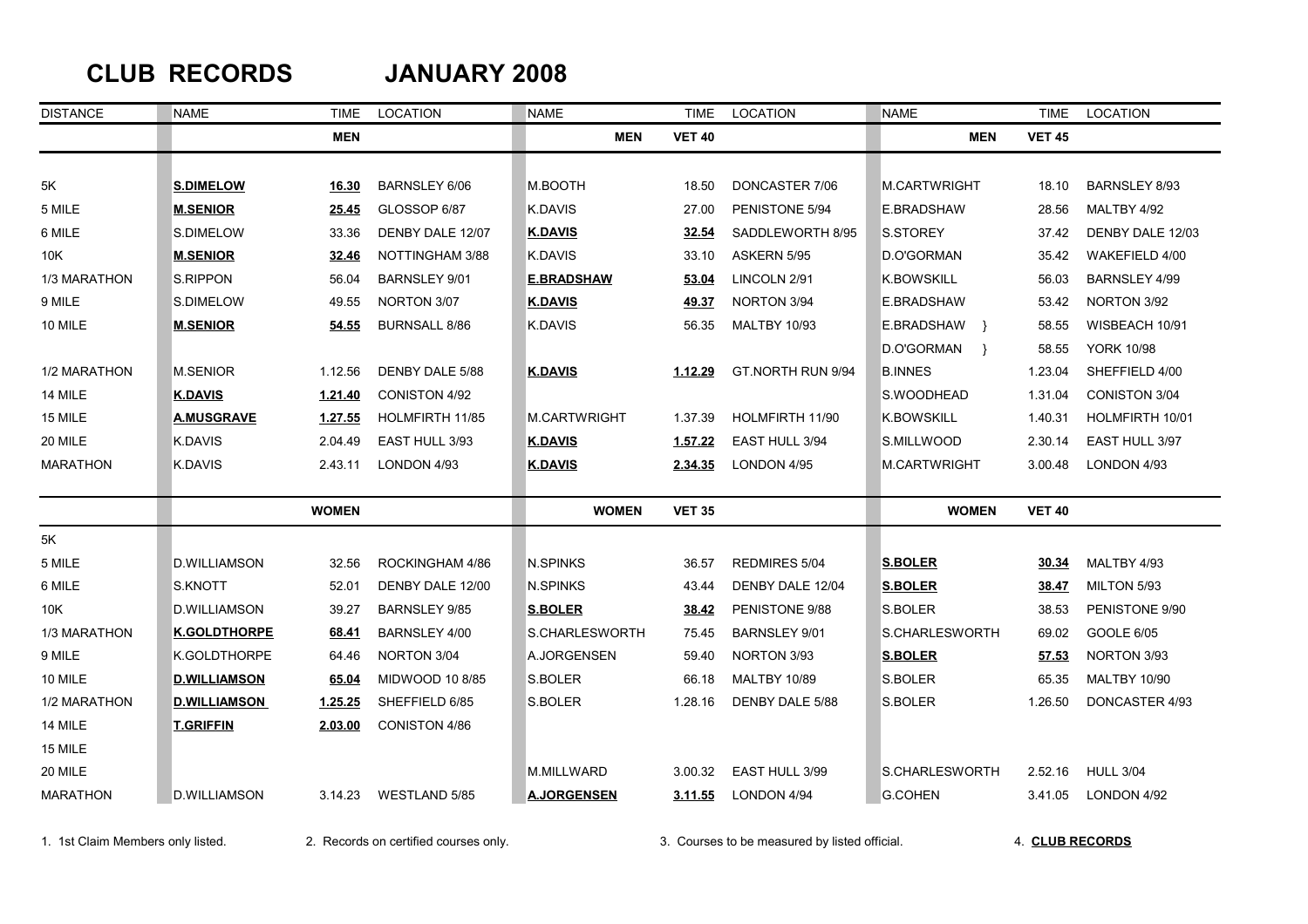### **CLUB RECORDS JANUARY 2008**

| <b>DISTANCE</b> | <b>NAME</b>       | <b>TIME</b>   | LOCATION             | <b>NAME</b>        | <b>TIME</b>   | LOCATION             | <b>NAME</b>     | <b>TIME</b>   | LOCATION             |
|-----------------|-------------------|---------------|----------------------|--------------------|---------------|----------------------|-----------------|---------------|----------------------|
|                 | <b>MEN</b>        | <b>VET 50</b> |                      | <b>MEN</b>         | <b>VET 55</b> |                      | <b>MEN</b>      | <b>VET 60</b> |                      |
|                 |                   |               |                      |                    |               |                      |                 |               |                      |
| 5K              | D.O'GORMAN        | 17.23         | RETFORD 5/03         | M.CARTWRIGHT       | 19.24         | MEXBOROUGH 7/01      | M.CARTWRIGHT    | 20.57         | DONCASTER 7/06       |
| 5 MILE          | D.O'GORMAN        | 28.22         | WOMBWELL 5/01        | M.CARTWRIGHT       | 32.42         | OXSPRING 7/02        | M.CARTWRIGHT    | 33.17         | OXSPRING 9/06        |
| 6 MILE          | <b>B.INNES</b>    | 38.22         | DENBY DALE 12/00     | <b>B.INNES</b>     | 40.04         | DENBY DALE 12/05     | M.CARTWRIGHT    | 41.58         | ROTHER VAL 10/06     |
| 10K             | D.O'GORMAN        | 34.35         | PERCY PUD 12/01      | M.CARTWRIGHT       | 40.37         | ROTH VALLEY 10/01    | M.CARTWRIGHT    | 42.36         | BARNSLEY 11/06       |
| 1/3 MARATHON    | <b>B.INNES</b>    | 56.53         | BARNSLEY 4/02        | M.CARTWRIGHT       | 61.35         | <b>BARNSLEY 9/01</b> | R.BROWN         | 66.51         | <b>BARNSLEY 9/01</b> |
| 9 MILE          | D.BATTY           | 57.27         | NORTON 3/96          | <b>B.INNES</b>     | 60.30         | NORTON 3/06          | R.BROWN         | 62.56         | NORTON 3/01          |
| 10 MILE         | M.CARTWRIGHT      | 65.54         | ASKERN 8/97          | M.CARTWRIGHT       | 69.28         | <b>MALTBY 10/01</b>  | M.WESTON        | 74.00         | ASKERN 8.92          |
| 1/2 MARATHON    | <b>B.INNES</b>    | 1.22.11       | WORKSOP 11/02        | <b>M.DICKINSON</b> | 1.28.52       | SHEFFIELD 5/06       | R.BROWN         | 1.38.56       | WORKSOP 11/02        |
| 14 MILE         | S.WOODHEAD        | 1.39.23       | <b>CONISTON 3/07</b> |                    |               |                      |                 |               |                      |
| 15 MILE         | D.BATTY           | 1.44.27       | HOLMFIRTH 10/95      | R.BROWN            | 1.49.35       | HOLMFIRTH 10/95      | R.BROWN         | 1.57.59       | HOLMFIRTH 10/01      |
| 20 MILE         | R.BROWN           | 2.30.13       | EAST HULL 3/93       | R.BROWN            | 2.32.13       | EAST HULL 3/97       | R.BROWN         | 2.38.08       | EAST HULL 3/01       |
| <b>MARATHON</b> | <b>B.INNES</b>    | 3.05.17       | SHEFFIELD 4/02       | R.BROWN            | 3.25.15       | LONDON 4/96          | R.BROWN         | 3.33.51       | LONDON 4/01          |
|                 | <b>WOMEN</b>      | <b>VET 45</b> |                      | <b>WOMEN</b>       | <b>VET 50</b> |                      | <b>WOMEN</b>    | <b>VET 55</b> |                      |
| 5K              |                   |               |                      |                    |               |                      |                 |               |                      |
| 5 MILE          | P.SENIOR          | 39.19         | WOMBWELL 4/89        | <b>J.WELBOURN</b>  | 34.04         | WOMBWELL 4/96        | S.HIGHAM        | 38.42         | WORSBOROUGH 5/05     |
| 6 MILE          | <b>J.WELBOURN</b> | 41.40         | MILTON 5/95          | <b>J.WELBOURN</b>  | 40.42         | MILTON 5/96          | S.HIGHAM        | 48.37         | DENBY DALE 12/04     |
| 10K             | S.BOLER           | 39.05         | BARNSLEY 11/94       | <b>J.WELBOURN</b>  | 41.06         | PERCY PUD 11/97      | S.HIGHAM        | 47.45         | PERCY PUD 12/04      |
| 1/3 MARATHON    | S.HIGHAM          | 69.23         | BARNSLEY 4/99        | S.HIGHAM           | 70.28         | BARNSLEY 4/02        | <b>S.HIGHAM</b> | 72.05         | GOOLE 6/05           |
| 9 MILE          | S.HIGHAM          | 76.05         | NORTON 3/95          | S.HIGHAM           | 72.38         | NORTON 3/04          | S.HIGHAM        | 71.07         | NORTON 3/06          |
| 10 MILE         | P.SENIOR          | 80.46         | <b>MALTBY 10/89</b>  | P.SENIOR           | 81.51         | <b>MALTBY 10/91</b>  | S.HIGHAM        | 84.08         | FERRIBY 1/07         |
| 1/2 MARATHON    | S.HIGHAM          | 1.51.40       | GT NORTH RUN 10/98   | S.HIGHAM           | 1.46.37       | WORKSOP 10/00        | S.HIGHAM        | 1.45.34       | SHEFFIELD 5/05       |
| 14 MILE         | <b>C.SKEENE</b>   | 2.17.14       | CONISTON 3/07        |                    |               |                      | S.HIGHAM        | 2.00.07       | CONISTON 3/07        |
| 15 MILE         |                   |               |                      |                    |               |                      |                 |               |                      |
| 20 MILE         | <b>S.HIGHAM</b>   | 2.49.27       | EAST HULL 3/99       |                    |               |                      |                 |               |                      |
| <b>MARATHON</b> | S.HIGHAM          | 3.59.13       | LONDON 4/99          |                    |               |                      |                 |               |                      |

1. 1st Claim Members only listed. 2. Records on certified courses only. 3. Courses to be measured by listed official. 4. **CLUB RECORDS**